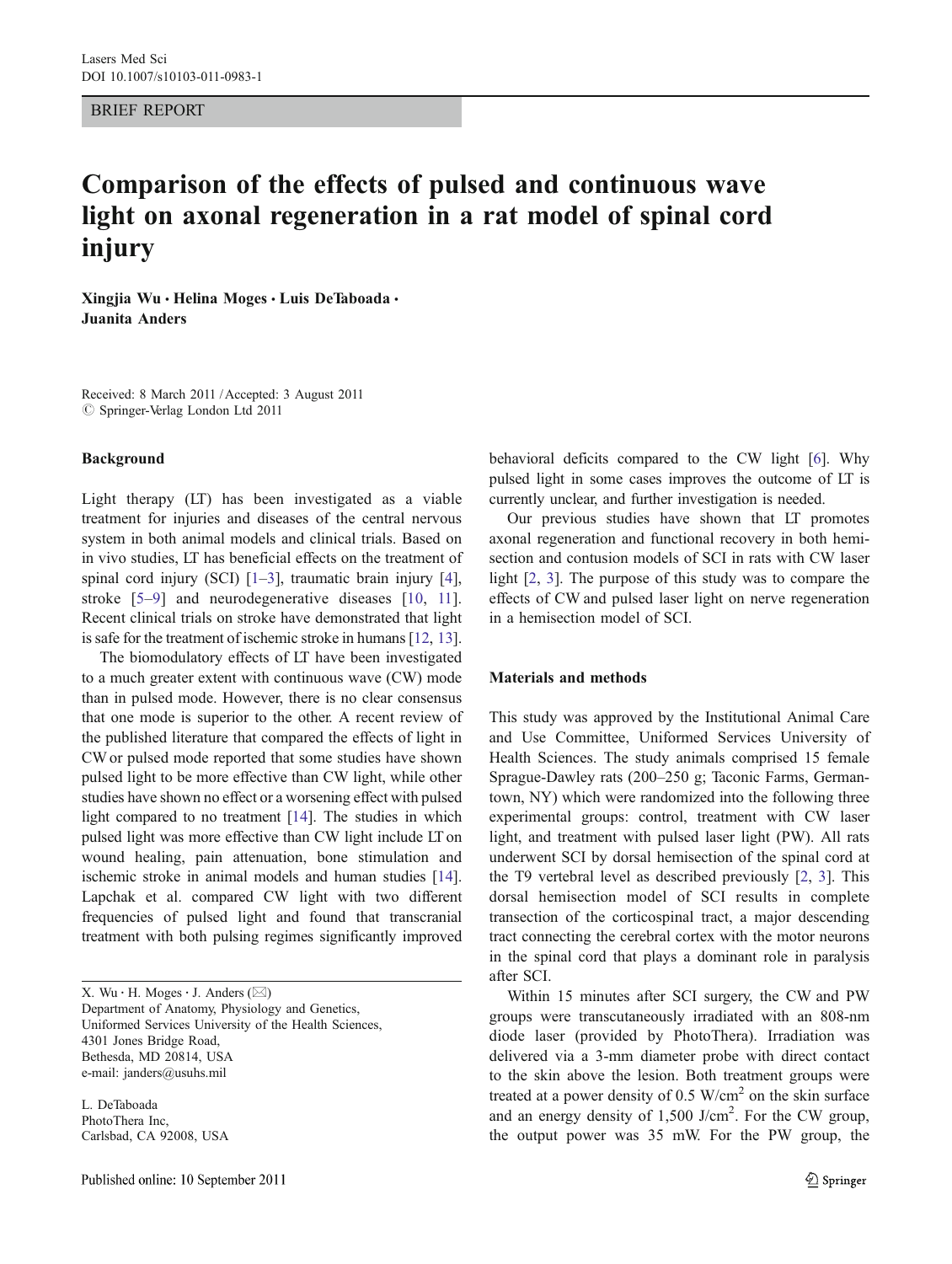parameters of the light were 175 mW peak power with 20% duty cycle, and a frequency of 100 Hz. Our previous study showed that irradiation with the same power density and energy did not induce significant heating at either the skin level  $(1.832\pm0.068$ °C) or the spinal cord level  $(0.350\pm$ 0.018ºC) [[2\]](#page-3-0). Animals were irradiated for 50 min daily for 14 consecutive days. The total survival time for all rats was 3 weeks.

Ten days before the animals were killed, anterograde labeling was performed in all groups. A total of 12 μl 5% tetramethylrhodamine biotinylated dextran (mini-ruby; Molecular Probes, Carlsbad, CA) was injected into the primary motor cortex with six different coordinates (from bregma:  $-0.11$  AP and  $\pm 1.60$  ML,  $-1.33$  AP and ±1.50 ML, −2.85 AP and±1.40 ML) [[2](#page-3-0)]. This fluorescence dye labels the axons in the corticospinal tract located in the white matter [\[2](#page-3-0), [3](#page-3-0)]. Axons were counted in 20-μm thick longitudinal sections of the spinal cord that extended from the lesion site to 20 mm caudal to the lesion using a TRITC filter (excitation  $528-553$  nm) and  $\times 20$ magnification using a Nikon Labophot fluorescence microscope (Tokyo, Japan). Total axon number and average axonal length were calculated as described previously [\[2](#page-3-0)].

A footprint test was used as a functional assessment for this study. Briefly, animals walked along a ramp with their hind paws inked. Their footprint pattern was recorded on a strip of paper and measured for angle of rotation (angle formed by the intersection of the line through the prints of the third digit and the line through the central pad parallel to the walking direction). Only angle of rotation was measured in this study because our previous research showed that other factors, such as stride length and base of support, are not affected in this model of SCI [\[2,](#page-3-0) [3\]](#page-3-0). This test was performed prior to injury (as baseline) and on days 7, 14 and 21 after injury.

All statistical tests were performed using the GraphPad Prism program (GraphPad Software, San Diego, CA). Oneway ANOVAwas used to compare groups and Student's t-test was used for comparison between individual groups. Significant difference was defined as a  $p$  value less than 0.05.

### Results

There were significantly higher total axon numbers in both the CW group and the PW group (504.0 $\pm$ 150.6 and 724.8 $\pm$ 78.9, respectively) compared to the control group  $(111.3\pm$ 47.4,  $p<0.05$  and  $p<0.01$ , respectively; Fig. 1a). No significant difference was found between the CW group and the PW group. Distal to the lesion site, the CW group and the PW group had significantly greater average lengths of axonal regeneration  $(10.28 \pm 0.81$  and  $13.54 \pm 0.70$  mm,



Fig. 1 Assessment of regrowing axons after SCI in control and lighttreated groups: a total axon number; b average axonal length distal to the lesion site. \* $p<0.05$ , \*\* $p<0.01$ , \*\*\* $p<0.001$ . Error bars represent means±SEM

respectively) compared to the control group  $(6.42 \pm$ 1.18 mm,  $p<0.05$  and  $p<0.001$ , respectively; Fig. 1b). Also axonal length distal to the lesion site was significantly greater in the PW group than in the CW group  $(p<0.05)$ .

Behavioral assessment showed a significant difference in angle of rotation in both the CW group and the PW group compared to the control group  $(p<0.01)$  when normalized to each group's baseline at 21 days after injury (Fig. 2). This reduction in angle of rotation indicated functional



Fig. 2 Footprint test as functional analysis. \*\* $p$  < 0.01. Error bars represent means±SEM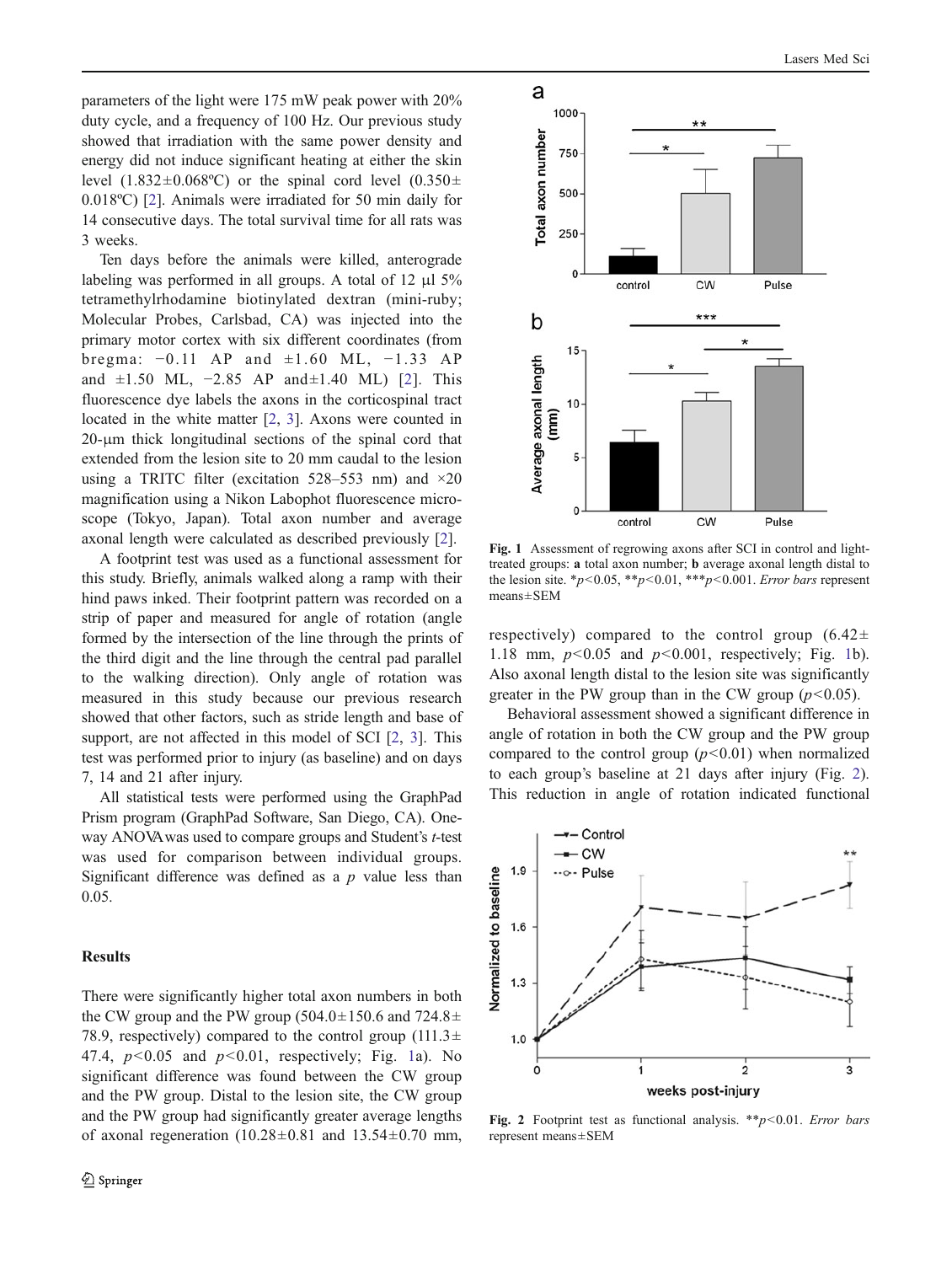<span id="page-2-0"></span>recovery after SCI. No significant difference was found between the CW group and the PW group.

# Discussion

A number of recent reports on the comparison of the effects of pulsed versus CW light indicate that pulsed light may be more effective for LT applications than CW light. This potential advantage has stimulated interest and research resulting in a number of recent reports on the effects of pulsed light in LT.

CW light irradiation results in axonal regeneration in both the peripheral [[15](#page-3-0)–[17\]](#page-3-0) and central injured nervous systems [\[2](#page-3-0), [3](#page-3-0)]. As for LT using pulsed light for peripheral nerve injury, a few studies have shown either no effect or a worse outcome compared to no treatment [[18,](#page-3-0) [19](#page-3-0)]. This study is the first to assess the efficacy of pulsed light in LT for SCI. The data showed that pulsed laser light significantly improved axonal regeneration in SCI compared to untreated controls and led to a significant increase in the length of regenerated axons distal to the lesion compared to the group treated with CW laser light  $(p<0.05)$ . Recent studies on neurological diseases have provided some insight into the possible mechanism involved in the beneficial effects of CW and pulsed light treatment. Transcranial laser treatment using CW light in rabbits following embolic stroke resulted in an increase in cortical ATP of 41% and pulsed light with 5 times and 35 times more energy delivery resulted in increases in cortical ATP of 157% and 221%, respectively [[9](#page-3-0)]. Higher ATP content and improved mitochondrial function have also been found in a transgenic mouse model of Alzheimer's disease following transcranial irradiation using pulsed light [\[11\]](#page-3-0). Increased ATP content and enhanced mitochondrial function could be an acute effect which ultimately leads to normalization of the tissue function and neurological improvement.

To date, there is no established optimal range of parameters for pulsed light in LT. Simply following the effective parameters established for CW light irradiation does not ensure an efficacious treatment. Optimization of parameters for pulsed light needs to include frequency, duration time and duty cycle, besides the other parameters typically used in CW light irradiation, such as wavelength, output power, and power and energy density. In a rabbit embolic stroke model, laser treatment with pulsed laser light at two different frequencies (100 Hz and 1000 Hz) initiated 6 h after stroke significantly improved behavioral function. However, CW laser light with the same power density (7.5 mW/cm<sup>2</sup>) and treatment time (2 min) did not result in a statistically significant improvement [\[6](#page-3-0)]. In a rat stroke model produced by permanent middle cerebral artery occlusion, CW light irradiation resulted in significant

functional improvement when applied 24 hours after stroke, while pulsed light irradiation at a frequency of 70 Hz resulted in a nonsignificant difference [[7\]](#page-3-0). Although these two studies used different animal models of stroke, the difference in frequency of the pulsed light could be a main reason for the differences in the results. In this study, the parameters for the pulsed laser light were not optimized. The pulse parameters chosen were based on the same power density as used for CW laser light irradiation. The results of this study indicate a greater efficacy of pulsed laser light for repair of SCI. A follow-up study is planned to optimize the parameters of the pulsed light for clinical translation as a treatment for SCI.

For LT of a cutaneous or subcutaneous target, penetration depth is not a major issue. However, to treat diseased or injured tissues located deep inside the body, penetration depth is a critical factor. Depth of penetration depends upon the wavelength of the light used due to scattering and absorption of the light by tissue [\[20\]](#page-3-0). Therefore, if the same wavelength is used, CW and pulse modes of light will have the same penetration depth. However, the effective depth of penetration is determined by the depth where an adequate amount of energy is present to cause a photobiological reaction. Ilic et al. found that pulsed light could deliver 100 times the optimal power density without neurological damage at the cortical surface, while CW mode caused neurological deficits, including subdural necrosis with loss of neuronal tissue, at such a high power density [\[21](#page-3-0)]. The higher safe range of output power in pulsed light allows a greater effective penetration depth than CW mode. Hence, pulsed light can be used to treat not only a deeper target, such as nerves and muscles, but also the same target in larger organisms, which would allow the effective translation of LT from animal models to use in the clinic.

In conclusion, CW and pulsed laser light support axonal regeneration and functional recovery after SCI. Pulsed laser light has the potential to support axonal regrowth to spinal cord segments located farther from the lesion site. Therefore, the use of pulsed light is a promising noninvasive therapy for SCI.

Acknowledgments This study was supported by a Cooperative Research and Development Agreement between the Uniformed Services University of the Health Sciences and PhotoThera, Inc.

#### References

1. Rochkind S, Shahar A, Amon M, Nevo Z (2002) Transplantation of embryonal spinal cord nerve cells cultured on biodegradable microcarriers followed by low power laser irradiation for the treatment of traumatic paraplegia in rats. Neurol Res 24(4):355–360